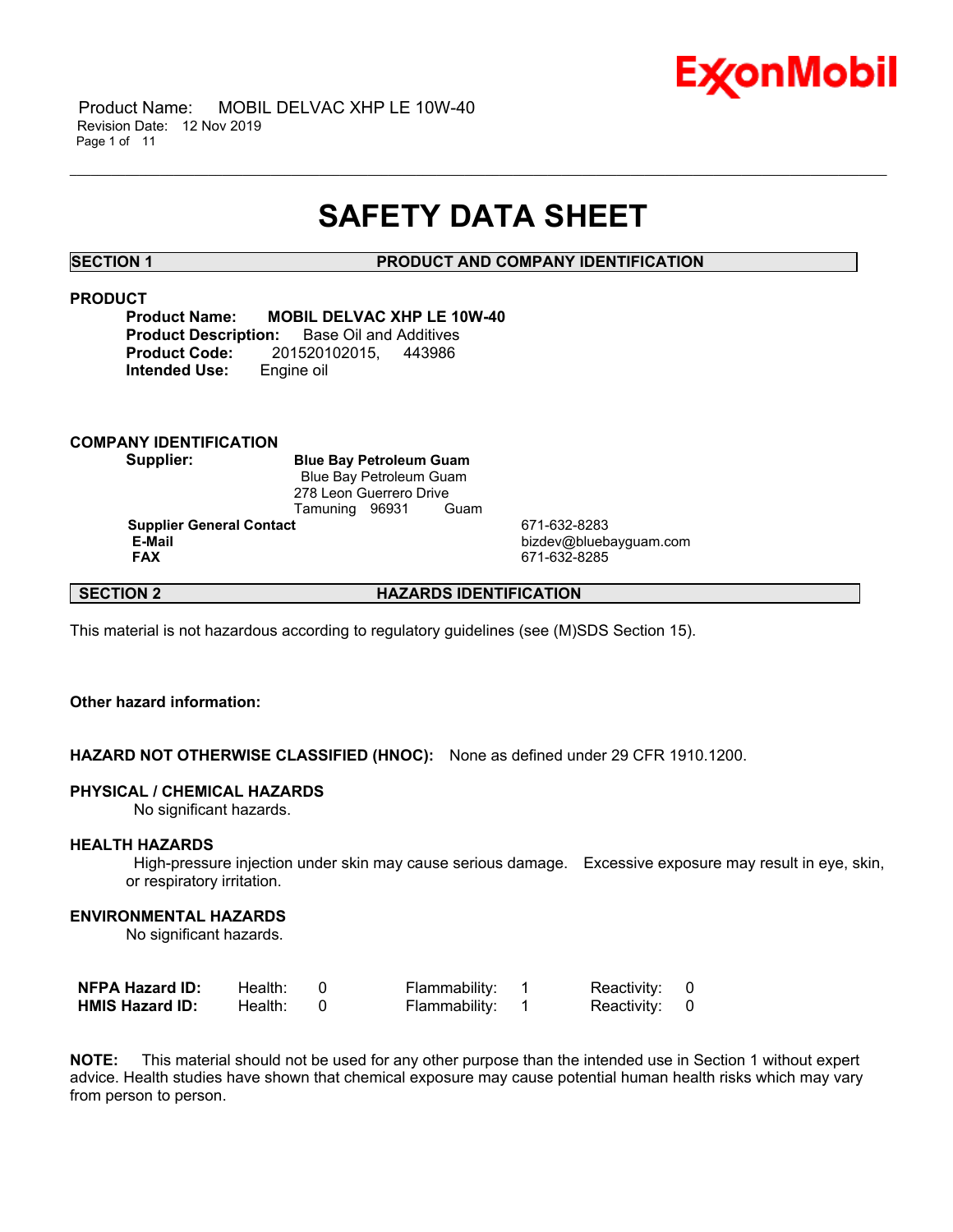

#### **SECTION 3 COMPOSITION / INFORMATION ON INGREDIENTS**

This material is defined as a mixture.

#### **Hazardous Substance(s) or Complex Substance(s) required for disclosure**

| <b>Name</b>                                                   | CAS#        | Concentration* | <b>GHS Hazard Codes</b>         |
|---------------------------------------------------------------|-------------|----------------|---------------------------------|
| <b>IALKARYLAMINE</b>                                          | 36878-20-3  | $- < 5\%$      | H413                            |
| <b>IBUTENE, HOMOPOLYMER</b>                                   | 9003-29-6   | $-5\%$         | H304                            |
| ISEVERELY HYDROTREATED HEAVY PARAFFINIC<br><b>IDISTILLATE</b> | 64742-54-7  | $20 - 530\%$   | H <sub>304</sub>                |
| <b>IZINC ALKYL DITHIOPHOSPHATE</b>                            | 113706-15-3 | $0.1 - 5.1\%$  | H303, H315, H318,<br>H401, H411 |

\_\_\_\_\_\_\_\_\_\_\_\_\_\_\_\_\_\_\_\_\_\_\_\_\_\_\_\_\_\_\_\_\_\_\_\_\_\_\_\_\_\_\_\_\_\_\_\_\_\_\_\_\_\_\_\_\_\_\_\_\_\_\_\_\_\_\_\_\_\_\_\_\_\_\_\_\_\_\_\_\_\_\_\_\_\_\_\_\_\_\_\_\_\_\_\_\_\_\_\_\_\_\_\_\_\_\_\_\_\_\_\_\_\_\_\_\_\_

\* All concentrations are percent by weight unless material is a gas. Gas concentrations are in percent by volume.

As per paragraph (i) of 29 CFR 1910.1200, formulation is considered a trade secret and specific chemical identity and exact percentage (concentration) of composition may have been withheld. Specific chemical identity and exact percentage composition will be provided to health professionals, employees, or designated representatives in accordance with applicable provisions of paragraph (i).

### **SECTION 4 FIRST AID MEASURES**

### **INHALATION**

Remove from further exposure. For those providing assistance, avoid exposure to yourself or others. Use adequate respiratory protection. If respiratory irritation, dizziness, nausea, or unconsciousness occurs, seek immediate medical assistance. If breathing has stopped, assist ventilation with a mechanical device or use mouth-to-mouth resuscitation.

#### **SKIN CONTACT**

Wash contact areas with soap and water. If product is injected into or under the skin, or into any part of the body, regardless of the appearance of the wound or its size, the individual should be evaluated immediately by a physician as a surgical emergency. Even though initial symptoms from high pressure injection may be minimal or absent, early surgical treatment within the first few hours may significantly reduce the ultimate extent of injury.

### **EYE CONTACT**

Flush thoroughly with water. If irritation occurs, get medical assistance.

#### **INGESTION**

First aid is normally not required. Seek medical attention if discomfort occurs.

### **SECTION 5 FIRE FIGHTING MEASURES**

### **EXTINGUISHING MEDIA**

**Appropriate Extinguishing Media:** Use water fog, foam, dry chemical or carbon dioxide (CO2) to extinguish flames.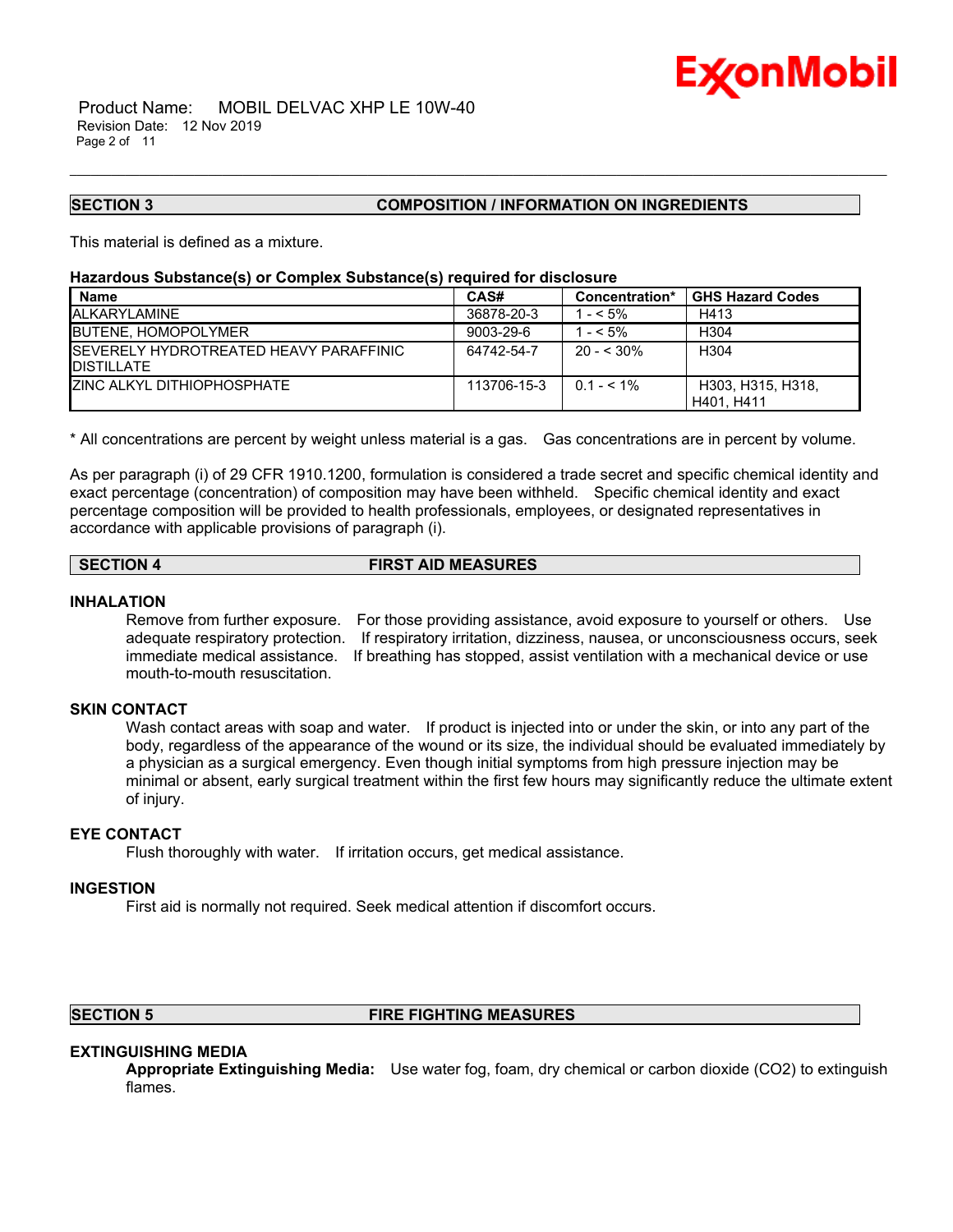

 Product Name: MOBIL DELVAC XHP LE 10W-40 Revision Date: 12 Nov 2019 Page 3 of 11

#### **Inappropriate Extinguishing Media:** Straight Streams of Water

#### **FIRE FIGHTING**

**Fire Fighting Instructions:** Evacuate area. Prevent runoff from fire control or dilution from entering streams, sewers, or drinking water supply. Firefighters should use standard protective equipment and in enclosed spaces, self-contained breathing apparatus (SCBA). Use water spray to cool fire exposed surfaces and to protect personnel.

\_\_\_\_\_\_\_\_\_\_\_\_\_\_\_\_\_\_\_\_\_\_\_\_\_\_\_\_\_\_\_\_\_\_\_\_\_\_\_\_\_\_\_\_\_\_\_\_\_\_\_\_\_\_\_\_\_\_\_\_\_\_\_\_\_\_\_\_\_\_\_\_\_\_\_\_\_\_\_\_\_\_\_\_\_\_\_\_\_\_\_\_\_\_\_\_\_\_\_\_\_\_\_\_\_\_\_\_\_\_\_\_\_\_\_\_\_\_

**Hazardous Combustion Products:** Aldehydes, Incomplete combustion products, Oxides of carbon, Smoke, Fume, Sulfur oxides

#### **FLAMMABILITY PROPERTIES**

**Flash Point [Method]:** >200°C (392°F) [ASTM D-92] **Flammable Limits (Approximate volume % in air):** LEL: 0.9 UEL: 7.0 **Autoignition Temperature:** N/D

#### **SECTION 6 ACCIDENTAL RELEASE MEASURES**

#### **NOTIFICATION PROCEDURES**

In the event of a spill or accidental release, notify relevant authorities in accordance with all applicable regulations. US regulations require reporting releases of this material to the environment which exceed the applicable reportable quantity or oil spills which could reach any waterway including intermittent dry creeks. The National Response Center can be reached at (800)424-8802.

#### **PROTECTIVE MEASURES**

Avoid contact with spilled material. See Section 5 for fire fighting information. See the Hazard Identification Section for Significant Hazards. See Section 4 for First Aid Advice. See Section 8 for advice on the minimum requirements for personal protective equipment. Additional protective measures may be necessary, depending on the specific circumstances and/or the expert judgment of the emergency responders.

For emergency responders: Respiratory protection: respiratory protection will be necessary only in special cases, e.g., formation of mists. Half-face or full-face respirator with filter(s) for dust/organic vapor or Self Contained Breathing Apparatus (SCBA) can be used depending on the size of spill and potential level of exposure. If the exposure cannot be completely characterized or an oxygen deficient atmosphere is possible or anticipated, SCBA is recommended. Work gloves that are resistant to hydrocarbons are recommended. Gloves made of polyvinyl acetate (PVA) are not water-resistant and are not suitable for emergency use. Chemical goggles are recommended if splashes or contact with eyes is possible. Small spills: normal antistatic work clothes are usually adequate. Large spills: full body suit of chemical resistant, antistatic material is recommended.

### **SPILL MANAGEMENT**

Land Spill: Stop leak if you can do it without risk. Recover by pumping or with suitable absorbent.

**Water Spill:** Stop leak if you can do it without risk. Confine the spill immediately with booms. Warn other shipping. Remove from the surface by skimming or with suitable absorbents. Seek the advice of a specialist before using dispersants.

Water spill and land spill recommendations are based on the most likely spill scenario for this material; however, geographic conditions, wind, temperature, (and in the case of a water spill) wave and current direction and speed may greatly influence the appropriate action to be taken. For this reason, local experts should be consulted. Note: Local regulations may prescribe or limit action to be taken.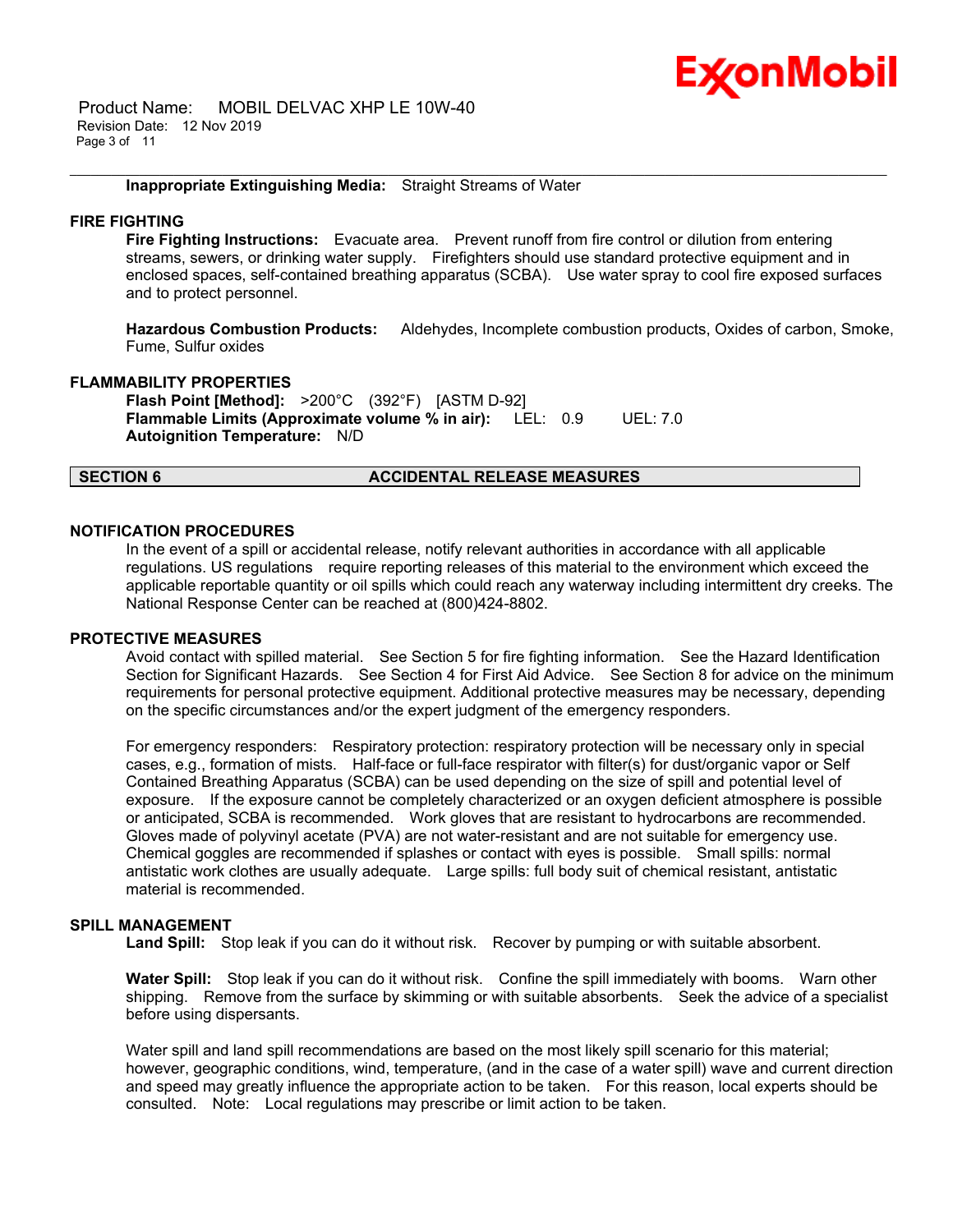

 Product Name: MOBIL DELVAC XHP LE 10W-40 Revision Date: 12 Nov 2019 Page 4 of 11

#### **ENVIRONMENTAL PRECAUTIONS**

Large Spills: Dike far ahead of liquid spill for later recovery and disposal. Prevent entry into waterways, sewers, basements or confined areas.

\_\_\_\_\_\_\_\_\_\_\_\_\_\_\_\_\_\_\_\_\_\_\_\_\_\_\_\_\_\_\_\_\_\_\_\_\_\_\_\_\_\_\_\_\_\_\_\_\_\_\_\_\_\_\_\_\_\_\_\_\_\_\_\_\_\_\_\_\_\_\_\_\_\_\_\_\_\_\_\_\_\_\_\_\_\_\_\_\_\_\_\_\_\_\_\_\_\_\_\_\_\_\_\_\_\_\_\_\_\_\_\_\_\_\_\_\_\_

#### **SECTION 7 HANDLING AND STORAGE**

#### **HANDLING**

Avoid contact with used product. Prevent small spills and leakage to avoid slip hazard. Material can accumulate static charges which may cause an electrical spark (ignition source). When the material is handled in bulk, an electrical spark could ignite any flammable vapors from liquids or residues that may be present (e.g., during switch-loading operations). Use proper bonding and/or ground procedures. However, bonding and grounds may not eliminate the hazard from static accumulation. Consult local applicable standards for guidance. Additional references include American Petroleum Institute 2003 (Protection Against Ignitions Arising out of Static, Lightning and Stray Currents) or National Fire Protection Agency 77 (Recommended Practice on Static Electricity) or CENELEC CLC/TR 50404 (Electrostatics - Code of practice for the avoidance of hazards due to static electricity).

**Static Accumulator:** This material is a static accumulator.

#### **STORAGE**

The type of container used to store the material may affect static accumulation and dissipation. Do not store in open or unlabelled containers.

#### **SECTION 8 EXPOSURE CONTROLS / PERSONAL PROTECTION**

#### **EXPOSURE LIMIT VALUES**

#### **Exposure limits/standards (Note: Exposure limits are not additive)**

| <b>Substance Name</b>                                       | Form                   | Limit / Standard |                  | <b>NOTE</b> | <b>Source</b> |                    |
|-------------------------------------------------------------|------------------------|------------------|------------------|-------------|---------------|--------------------|
| SEVERELY HYDROTREATED HEAVY<br><b>PARAFFINIC DISTILLATE</b> | Mist.                  | <b>TWA</b>       | $5 \text{ mg/m}$ |             | N/A           | OSHA <sub>Z1</sub> |
| SEVERELY HYDROTREATED HEAVY<br><b>PARAFFINIC DISTILLATE</b> | Inhalable<br>fraction. | <b>TWA</b>       | $5 \text{ mg/m}$ |             | N/A           | <b>ACGIH</b>       |

**Exposure limits/standards for materials that can be formed when handling this product:** When mists/aerosols can occur the following are recommended:  $5 \text{ mg/m}^3$  - ACGIH TLV (inhalable fraction),  $5 \text{ mg/m}^3$  - OSHA PEL.

NOTE: Limits/standards shown for guidance only. Follow applicable regulations.

No biological limits allocated.

### **ENGINEERING CONTROLS**

The level of protection and types of controls necessary will vary depending upon potential exposure conditions. Control measures to consider:

No special requirements under ordinary conditions of use and with adequate ventilation.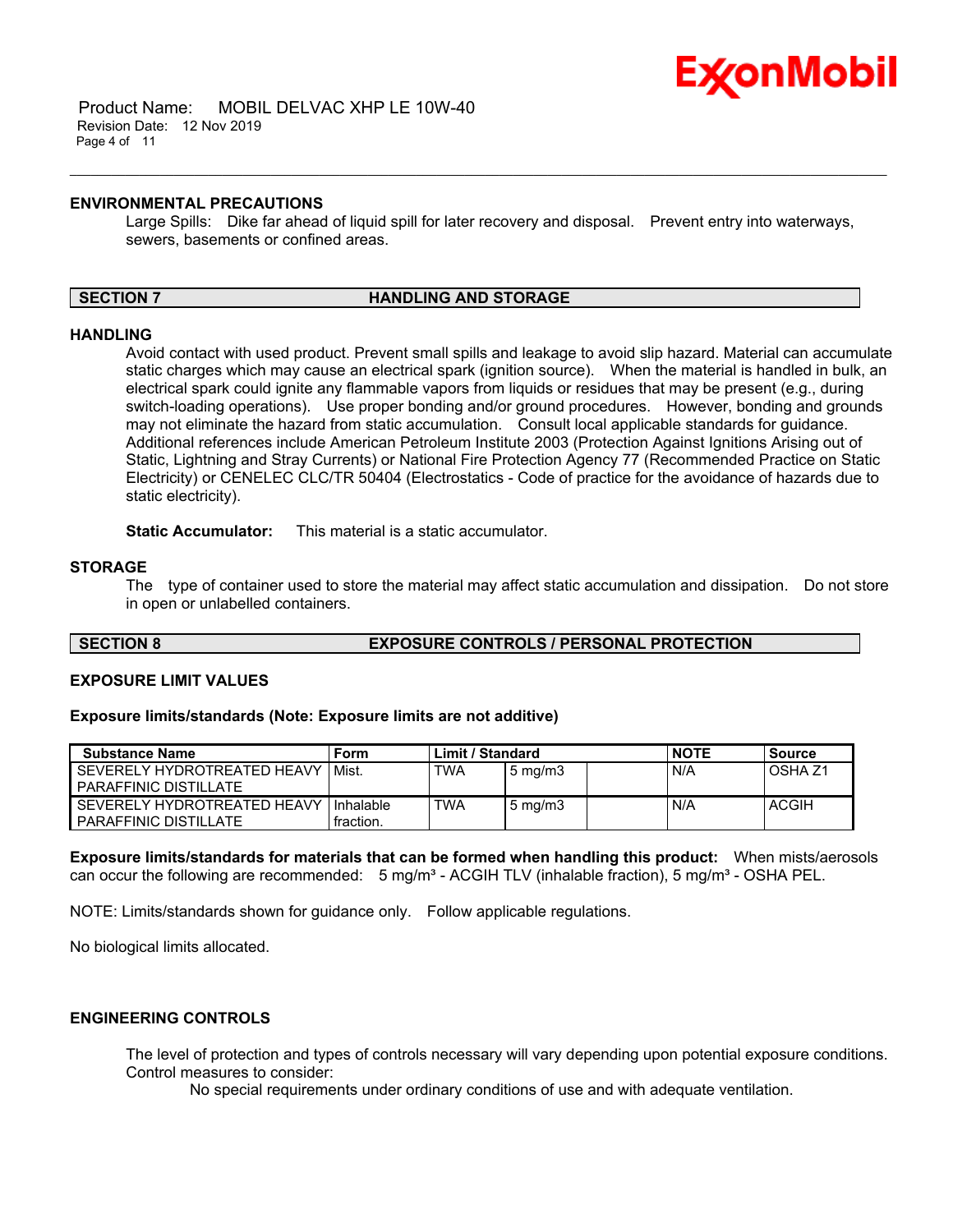

 Product Name: MOBIL DELVAC XHP LE 10W-40 Revision Date: 12 Nov 2019 Page 5 of 11

#### **PERSONAL PROTECTION**

Personal protective equipment selections vary based on potential exposure conditions such as applications, handling practices, concentration and ventilation. Information on the selection of protective equipment for use with this material, as provided below, is based upon intended, normal usage.

\_\_\_\_\_\_\_\_\_\_\_\_\_\_\_\_\_\_\_\_\_\_\_\_\_\_\_\_\_\_\_\_\_\_\_\_\_\_\_\_\_\_\_\_\_\_\_\_\_\_\_\_\_\_\_\_\_\_\_\_\_\_\_\_\_\_\_\_\_\_\_\_\_\_\_\_\_\_\_\_\_\_\_\_\_\_\_\_\_\_\_\_\_\_\_\_\_\_\_\_\_\_\_\_\_\_\_\_\_\_\_\_\_\_\_\_\_\_

**Respiratory Protection:** If engineering controls do not maintain airborne contaminant concentrations at a level which is adequate to protect worker health, an approved respirator may be appropriate. Respirator selection, use, and maintenance must be in accordance with regulatory requirements, if applicable. Types of respirators to be considered for this material include:

No special requirements under ordinary conditions of use and with adequate ventilation.

For high airborne concentrations, use an approved supplied-air respirator, operated in positive pressure mode. Supplied air respirators with an escape bottle may be appropriate when oxygen levels are inadequate, gas/vapor warning properties are poor, or if air purifying filter capacity/rating may be exceeded.

**Hand Protection:** Any specific glove information provided is based on published literature and glove manufacturer data. Glove suitability and breakthrough time will differ depending on the specific use conditions. Contact the glove manufacturer for specific advice on glove selection and breakthrough times for your use conditions. Inspect and replace worn or damaged gloves. The types of gloves to be considered for this material include:

No protection is ordinarily required under normal conditions of use.

**Eye Protection:** If contact is likely, safety glasses with side shields are recommended.

**Skin and Body Protection:** Any specific clothing information provided is based on published literature or manufacturer data. The types of clothing to be considered for this material include:

 No skin protection is ordinarily required under normal conditions of use. In accordance with good industrial hygiene practices, precautions should be taken to avoid skin contact.

**Specific Hygiene Measures:** Always observe good personal hygiene measures, such as washing after handling the material and before eating, drinking, and/or smoking. Routinely wash work clothing and protective equipment to remove contaminants. Discard contaminated clothing and footwear that cannot be cleaned. Practice good housekeeping.

#### **ENVIRONMENTAL CONTROLS**

 Comply with applicable environmental regulations limiting discharge to air, water and soil. Protect the environment by applying appropriate control measures to prevent or limit emissions.

### **SECTION 9 PHYSICAL AND CHEMICAL PROPERTIES**

**Note: Physical and chemical properties are provided for safety, health and environmental considerations only and may not fully represent product specifications. Contact the Supplier for additional information.**

#### **GENERAL INFORMATION**

**Physical State:** Liquid **Color:** Dark Brown **Odor:** Characteristic **Odor Threshold:** N/D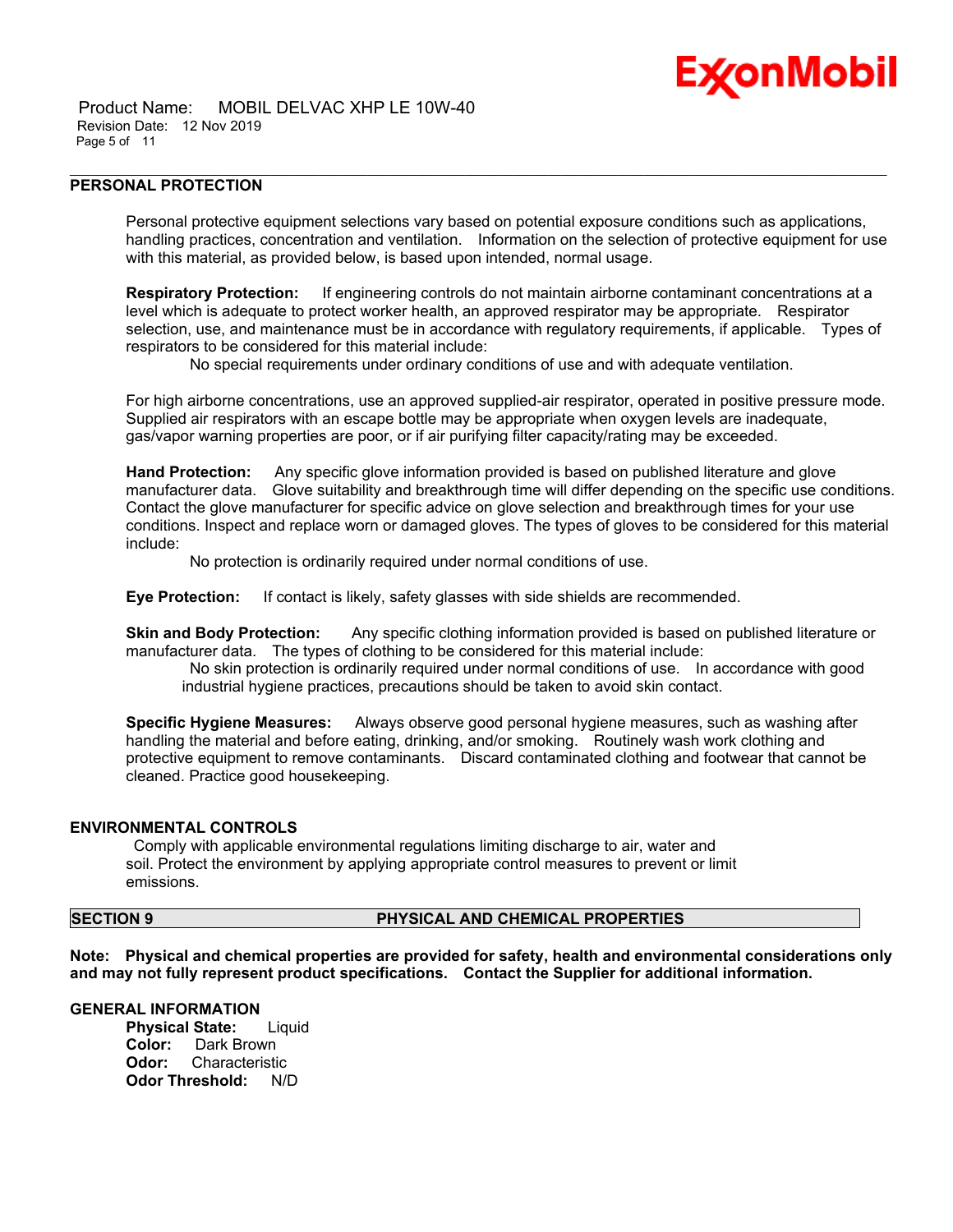

 Product Name: MOBIL DELVAC XHP LE 10W-40 Revision Date: 12 Nov 2019 Page 6 of 11

**IMPORTANT HEALTH, SAFETY, AND ENVIRONMENTAL INFORMATION Relative Density (at 15 °C):** 0.865 [ASTM D4052] **Flammability (Solid, Gas):** N/A<br>**Flash Point [Method]:** >200° **Flash Point [Method]:** >200°C (392°F) [ASTM D-92] **Flammable Limits (Approximate volume % in air):** LEL: 0.9 UEL: 7.0 **Autoignition Temperature:** N/D **Boiling Point / Range:** > 316°C (600°F) [Estimated] **Decomposition Temperature:** N/D **Vapor Density (Air = 1):** N/D **Vapor Pressure:** < 0.013 kPa (0.1 mm Hg) at 20 °C [Estimated] **Evaporation Rate (n-butyl acetate = 1):** N/D **pH:** N/A **Log Pow (n-Octanol/Water Partition Coefficient):** > 3.5 [Estimated] **Solubility in Water:** Negligible **Viscosity:** 85 cSt (85 mm2/sec) at 40 °C | 13.3 cSt (13.3 mm2/sec) at 100 °C [ASTM D 445] **Oxidizing Properties:** See Hazards Identification Section.

\_\_\_\_\_\_\_\_\_\_\_\_\_\_\_\_\_\_\_\_\_\_\_\_\_\_\_\_\_\_\_\_\_\_\_\_\_\_\_\_\_\_\_\_\_\_\_\_\_\_\_\_\_\_\_\_\_\_\_\_\_\_\_\_\_\_\_\_\_\_\_\_\_\_\_\_\_\_\_\_\_\_\_\_\_\_\_\_\_\_\_\_\_\_\_\_\_\_\_\_\_\_\_\_\_\_\_\_\_\_\_\_\_\_\_\_\_\_

#### **OTHER INFORMATION**

**Freezing Point:** N/D **Melting Point:** N/A **Pour Point:** -30°C (-22°F) [ASTM D97] **DMSO Extract (mineral oil only), IP-346:** < 3 %wt

#### **SECTION 10 STABILITY AND REACTIVITY**

**REACTIVITY:** See sub-sections below.

**STABILITY:** Material is stable under normal conditions.

**CONDITIONS TO AVOID:** Excessive heat. High energy sources of ignition.

**MATERIALS TO AVOID:** Strong oxidizers

**HAZARDOUS DECOMPOSITION PRODUCTS:** Material does not decompose at ambient temperatures.

**POSSIBILITY OF HAZARDOUS REACTIONS:** Hazardous polymerization will not occur.

**SECTION 11 TOXICOLOGICAL INFORMATION**

#### **INFORMATION ON TOXICOLOGICAL EFFECTS**

| <b>Hazard Class</b>                                 | <b>Conclusion / Remarks</b>                                |  |  |
|-----------------------------------------------------|------------------------------------------------------------|--|--|
| <b>Inhalation</b>                                   |                                                            |  |  |
| Acute Toxicity: No end point data for<br>Imaterial. | Minimally Toxic. Based on assessment of the components.    |  |  |
| Irritation: No end point data for material.         | Negligible hazard at ambient/normal handling temperatures. |  |  |
| Ingestion                                           |                                                            |  |  |
| Acute Toxicity: No end point data for               | Minimally Toxic. Based on assessment of the components.    |  |  |
| material.                                           |                                                            |  |  |
| <b>Skin</b>                                         |                                                            |  |  |
| Acute Toxicity: No end point data for               | Minimally Toxic. Based on assessment of the components.    |  |  |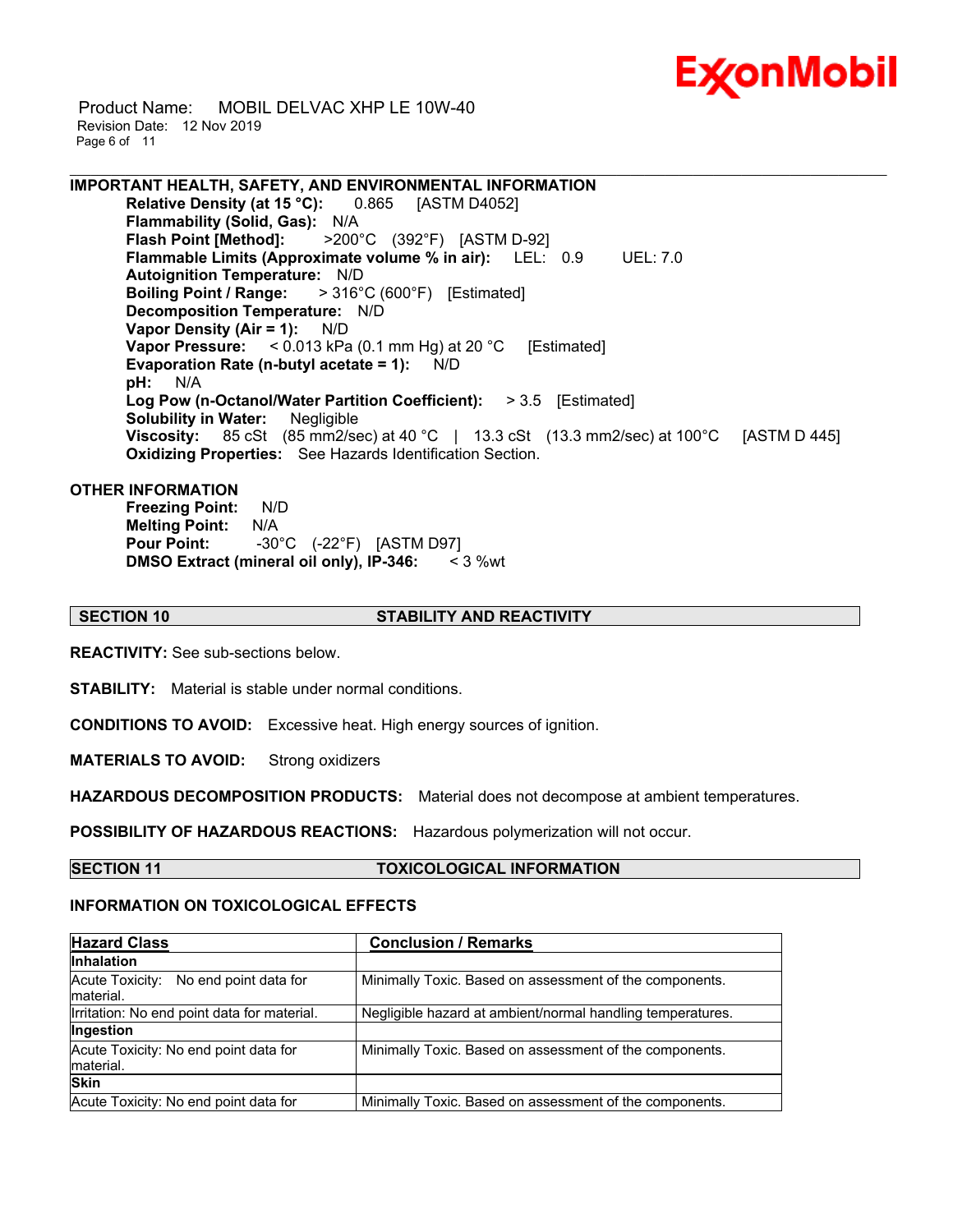

 Product Name: MOBIL DELVAC XHP LE 10W-40 Revision Date: 12 Nov 2019 Page 7 of 11

| material.                                                         |                                                                                                                   |
|-------------------------------------------------------------------|-------------------------------------------------------------------------------------------------------------------|
| Skin Corrosion/Irritation: No end point data                      | Negligible irritation to skin at ambient temperatures. Based on                                                   |
| for material.                                                     | assessment of the components.                                                                                     |
| <b>Eye</b>                                                        |                                                                                                                   |
| Serious Eye Damage/Irritation: No end point<br>data for material. | May cause mild, short-lasting discomfort to eyes. Based on<br>assessment of the components.                       |
| <b>Sensitization</b>                                              |                                                                                                                   |
| Respiratory Sensitization: No end point data<br>for material.     | Not expected to be a respiratory sensitizer.                                                                      |
| Skin Sensitization: No end point data for<br>lmaterial.           | Not expected to be a skin sensitizer. Based on assessment of the<br>components.                                   |
| <b>Aspiration: Data available.</b>                                | Not expected to be an aspiration hazard. Based on physico-<br>chemical properties of the material.                |
| Germ Cell Mutagenicity: No end point data<br>lfor material.       | Not expected to be a germ cell mutagen. Based on assessment of<br>the components.                                 |
| <b>Carcinogenicity:</b> No end point data for<br>material.        | Not expected to cause cancer. Based on assessment of the<br>components.                                           |
| Reproductive Toxicity: No end point data<br>lfor material.        | Not expected to be a reproductive toxicant. Based on assessment<br>of the components.                             |
| Lactation: No end point data for material.                        | Not expected to cause harm to breast-fed children.                                                                |
| <b>Specific Target Organ Toxicity (STOT)</b>                      |                                                                                                                   |
| Single Exposure: No end point data for<br>material.               | Not expected to cause organ damage from a single exposure.                                                        |
| Repeated Exposure: No end point data for<br>material.             | Not expected to cause organ damage from prolonged or repeated<br>exposure. Based on assessment of the components. |

\_\_\_\_\_\_\_\_\_\_\_\_\_\_\_\_\_\_\_\_\_\_\_\_\_\_\_\_\_\_\_\_\_\_\_\_\_\_\_\_\_\_\_\_\_\_\_\_\_\_\_\_\_\_\_\_\_\_\_\_\_\_\_\_\_\_\_\_\_\_\_\_\_\_\_\_\_\_\_\_\_\_\_\_\_\_\_\_\_\_\_\_\_\_\_\_\_\_\_\_\_\_\_\_\_\_\_\_\_\_\_\_\_\_\_\_\_\_

### **OTHER INFORMATION For the product itself:**

Diesel engine oils: Not carcinogenic in animals tests. Used and unused diesel engine oils did not produce any carcinogenic effects in chronic mouse skin painting studies.

 Oils that are used in gasoline engines may become hazardous and display the following properties: Carcinogenic in animal tests. Caused mutations in vitro. Possible allergen and photoallergen. Contains polycyclic aromatic compounds (PAC) from combustion products of gasoline and/or thermal degradation products.

### **Contains:**

Base oil severely refined: Not carcinogenic in animal studies. Representative material passes IP-346, Modified Ames test, and/or other screening tests. Dermal and inhalation studies showed minimal effects; lung non-specific infiltration of immune cells, oil deposition and minimal granuloma formation. Not sensitizing in test animals.

**The following ingredients are cited on the lists below:** None.

|               | --REGULATORY LISTS SEARCHED-- |               |  |  |
|---------------|-------------------------------|---------------|--|--|
| 1 = NTP CARC  | $3 = IARC 1$                  | $5 = IARC2B$  |  |  |
| $2 =$ NTP SUS | $4 = IARC 2A$                 | 6 = OSHA CARC |  |  |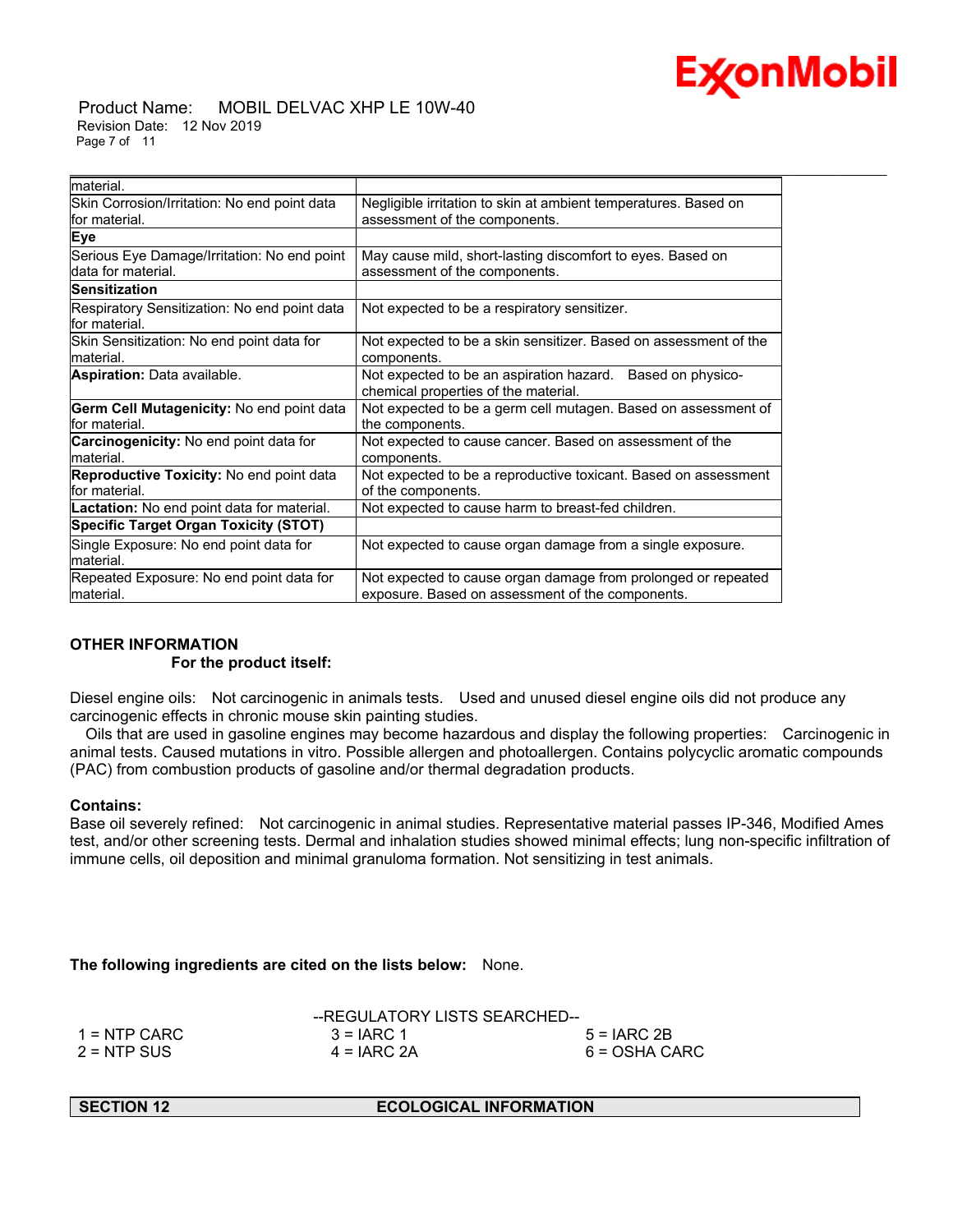

The information given is based on data for the material, components of the material, or for similar materials, through the application of bridging principals.

\_\_\_\_\_\_\_\_\_\_\_\_\_\_\_\_\_\_\_\_\_\_\_\_\_\_\_\_\_\_\_\_\_\_\_\_\_\_\_\_\_\_\_\_\_\_\_\_\_\_\_\_\_\_\_\_\_\_\_\_\_\_\_\_\_\_\_\_\_\_\_\_\_\_\_\_\_\_\_\_\_\_\_\_\_\_\_\_\_\_\_\_\_\_\_\_\_\_\_\_\_\_\_\_\_\_\_\_\_\_\_\_\_\_\_\_\_\_

#### **ECOTOXICITY**

Material -- Not expected to be harmful to aquatic organisms.

#### **MOBILITY**

 Base oil component -- Low solubility and floats and is expected to migrate from water to the land. Expected to partition to sediment and wastewater solids.

### **PERSISTENCE AND DEGRADABILITY**

#### **Biodegradation:**

Base oil component -- Expected to be inherently biodegradable

#### **BIOACCUMULATION POTENTIAL**

 Base oil component -- Has the potential to bioaccumulate, however metabolism or physical properties may reduce the bioconcentration or limit bioavailability.

### **SECTION 13 DISPOSAL CONSIDERATIONS**

Disposal recommendations based on material as supplied. Disposal must be in accordance with current applicable laws and regulations, and material characteristics at time of disposal.

#### **DISPOSAL RECOMMENDATIONS**

 Product is suitable for burning in an enclosed controlled burner for fuel value or disposal by supervised incineration at very high temperatures to prevent formation of undesirable combustion products. Protect the environment. Dispose of used oil at designated sites. Minimize skin contact. Do not mix used oils with solvents, brake fluids or coolants.

#### **REGULATORY DISPOSAL INFORMATION**

 RCRA Information: The unused product, in our opinion, is not specifically listed by the EPA as a hazardous waste (40 CFR, Part 261D), nor is it formulated to contain materials which are listed as hazardous wastes. It does not exhibit the hazardous characteristics of ignitability, corrositivity or reactivity and is not formulated with contaminants as determined by the Toxicity Characteristic Leaching Procedure (TCLP). However, used product may be regulated.

**Empty Container Warning** Empty Container Warning (where applicable): Empty containers may contain residue and can be dangerous. Do not attempt to refill or clean containers without proper instructions. Empty drums should be completely drained and safely stored until appropriately reconditioned or disposed. Empty containers should be taken for recycling, recovery, or disposal through suitably qualified or licensed contractor and in accordance with governmental regulations. DO NOT PRESSURISE, CUT, WELD, BRAZE, SOLDER, DRILL, GRIND, OR EXPOSE SUCH CONTAINERS TO HEAT, FLAME, SPARKS, STATIC ELECTRICITY, OR OTHER SOURCES OF IGNITION. THEY MAY EXPLODE AND CAUSE INJURY OR DEATH.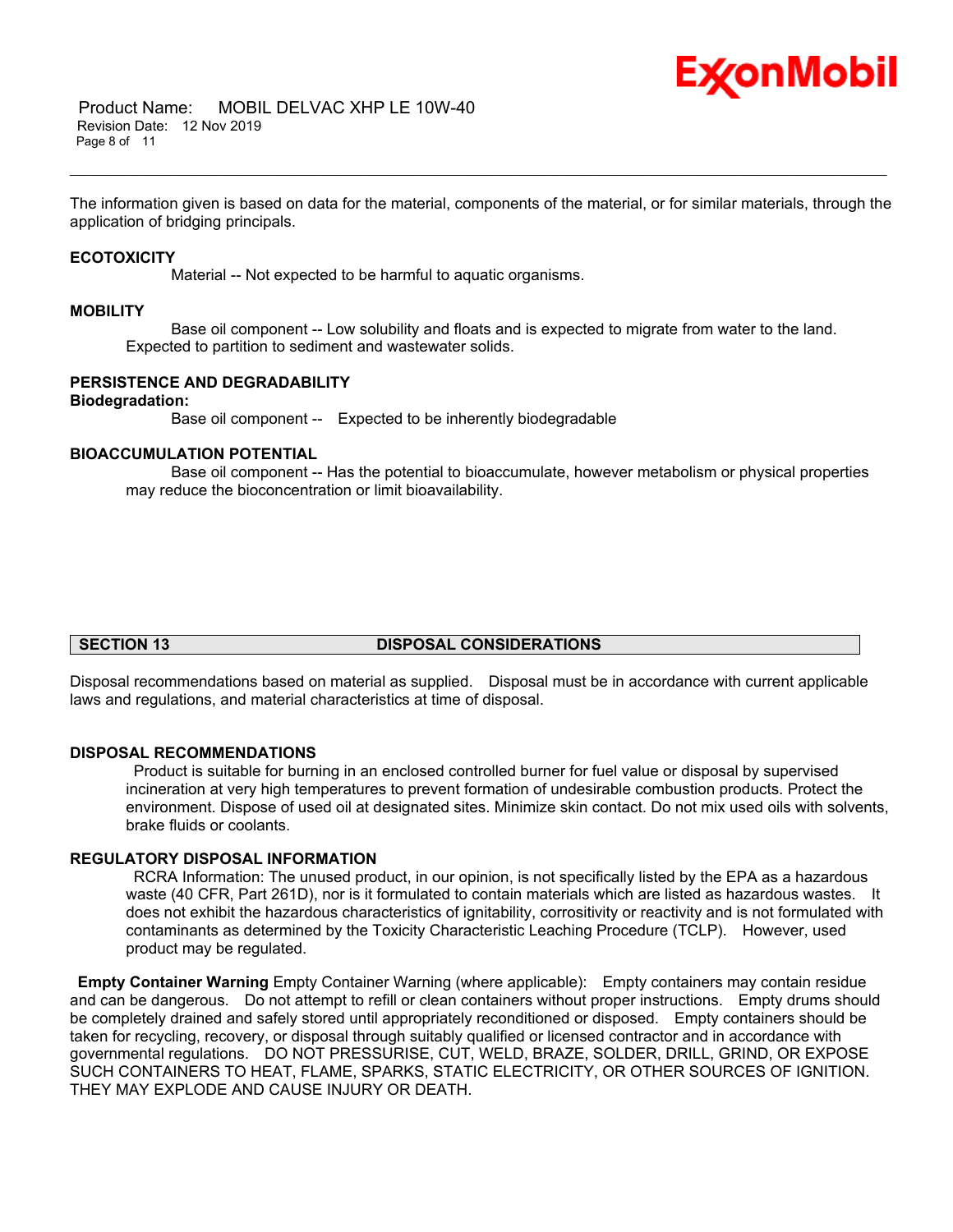# Ex⁄onMobil

 Product Name: MOBIL DELVAC XHP LE 10W-40 Revision Date: 12 Nov 2019 Page 9 of 11

#### **SECTION 14 TRANSPORT INFORMATION**

- **LAND (DOT):** Not Regulated for Land Transport
- **LAND (TDG):** Not Regulated for Land Transport
- **SEA (IMDG):** Not Regulated for Sea Transport according to IMDG-Code

**Marine Pollutant:** No

**AIR (IATA):** Not Regulated for Air Transport

### **SECTION 15 REGULATORY INFORMATION**

**OSHA HAZARD COMMUNICATION STANDARD:** This material is not considered hazardous in accordance with OSHA HazCom 2012, 29 CFR 1910.1200.

\_\_\_\_\_\_\_\_\_\_\_\_\_\_\_\_\_\_\_\_\_\_\_\_\_\_\_\_\_\_\_\_\_\_\_\_\_\_\_\_\_\_\_\_\_\_\_\_\_\_\_\_\_\_\_\_\_\_\_\_\_\_\_\_\_\_\_\_\_\_\_\_\_\_\_\_\_\_\_\_\_\_\_\_\_\_\_\_\_\_\_\_\_\_\_\_\_\_\_\_\_\_\_\_\_\_\_\_\_\_\_\_\_\_\_\_\_\_

**Listed or exempt from listing/notification on the following chemical inventories (May contain substance(s) subject to notification to the EPA Active TSCA inventory prior to import to USA):** AICS, DSL, ENCS, IECSC, ISHL, KECI, PICCS, TCSI, TSCA

**SARA 302:** No chemicals in this material are subject to the reporting requirements of SARA Title III, Section 302

### **SARA (311/312) REPORTABLE GHS HAZARD CLASSES:** None.

**SARA (313) TOXIC RELEASE INVENTORY:** This material contains no chemicals subject to the supplier notification requirements of the SARA 313 Toxic Release Program.

#### **The following ingredients are cited on the lists below:**

| <b>Chemical Name</b>                                                            | <b>CAS Number</b> | <b>List Citations</b> |
|---------------------------------------------------------------------------------|-------------------|-----------------------|
| <b>IDIPHENYLAMINE</b>                                                           | 122-39-4          | 18                    |
| <b>ISEVERELY HYDROTREATED</b><br><b>IHEAVY PARAFFINIC</b><br><b>IDISTILLATE</b> | 64742-54-7        | 17. 18. 19            |
| <b>ZINC ALKYL</b><br><b>IDITHIOPHOSPHATE</b>                                    | 113706-15-3       | 15                    |

### --REGULATORY LISTS SEARCHED--

| 1 = ACGIH ALL  | $6 = TSCA$ 5a2 | $11 = CA$ P65 REPRO | $16 = MN$ RTK              |
|----------------|----------------|---------------------|----------------------------|
| $2 = ACGIH A1$ | $7 = TSCA5e$   | $12$ = CA RTK       | $17 = N \cdot I \cdot RTK$ |
| $3 = ACGH A2$  | $8 = TSCA6$    | $13 = II$ RTK       | $18 = PA RTK$              |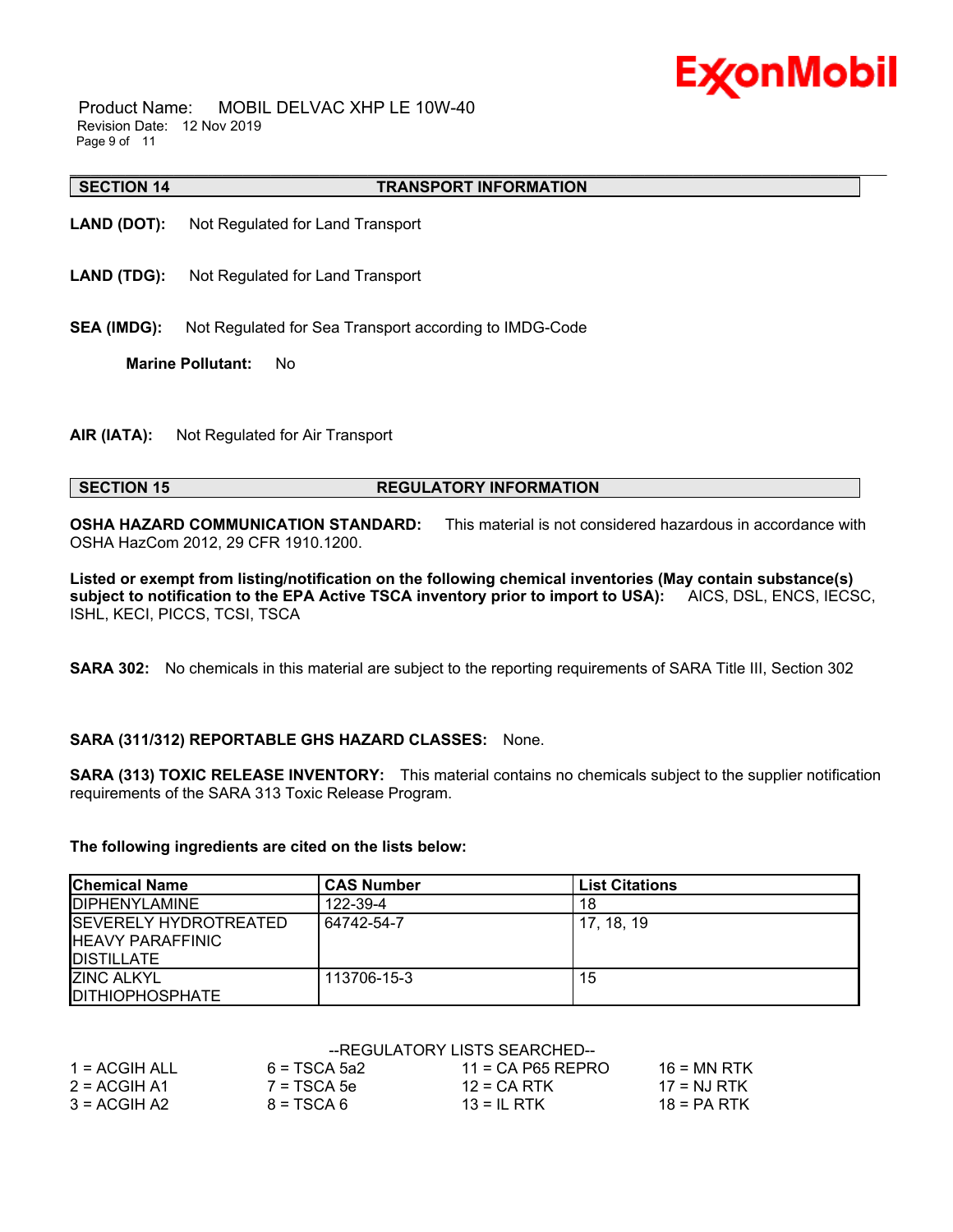

 Product Name: MOBIL DELVAC XHP LE 10W-40 Revision Date: 12 Nov 2019 Page 10 of 11

| $4 = OSHA Z$ | $9 = TSCA 12b$     | $14 = LA RTK$ | $19 = R1 RTK$ |  |
|--------------|--------------------|---------------|---------------|--|
| $5 = TSCA 4$ | $10$ = CA P65 CARC | 15 = MI 293   |               |  |

Code key: CARC=Carcinogen; REPRO=Reproductive

#### **SECTION 16 OTHER INFORMATION**

 $N/D$  = Not determined,  $N/A$  = Not applicable

### **KEY TO THE H-CODES CONTAINED IN SECTION 3 OF THIS DOCUMENT (for information only):**

H303: May be harmful if swallowed; Acute Tox Oral, Cat 5

H304: May be fatal if swallowed and enters airways; Aspiration, Cat 1

H315: Causes skin irritation; Skin Corr/Irritation, Cat 2

H318: Causes serious eye damage; Serious Eye Damage/Irr, Cat 1

H401: Toxic to aquatic life; Acute Env Tox, Cat 2

H411: Toxic to aquatic life with long lasting effects; Chronic Env Tox, Cat 2

H413: May cause long lasting harmful effects to aquatic life; Chronic Env Tox, Cat 4

### **THIS SAFETY DATA SHEET CONTAINS THE FOLLOWING REVISIONS:**

Composition: Component Table information was modified.

Section 07: Handling and Storage - Handling information was modified.

Section 07: Handling and Storage - Storage Phrases information was modified.

Section 08: Exposure Limits Table information was modified.

Section 09: Color information was modified.

Section 09: Pour Point C(F) information was modified.

Section 09: Relative Density information was modified.

Section 09: Vapor Pressure information was added.

Section 11: Chronic Tox - Product information was modified.

Section 12: information was modified.

Section 15: List Citations Table information was modified.

Section 15: National Chemical Inventory Listing information was modified.

Section 15: SARA (311/312) REPORTABLE GHS HAZARD CLASSES information was added.

Section 15: SARA (311/312) REPORTABLE HAZARD CATEGORIES information was deleted.

Section 15: SARA (313) TOXIC RELEASE INVENTORY - Table information was deleted.

Section 16: HCode Key information was modified.

----------------------------------------------------------------------------------------------------------------------------------------------------- The information and recommendations contained herein are, to the best of ExxonMobil's knowledge and belief, accurate and reliable as of the date issued. You can contact ExxonMobil to insure that this document is the most current available from ExxonMobil. The information and recommendations are offered for the user's consideration and examination. It is the user's responsibility to satisfy itself that the product is suitable for the intended use. If buyer repackages this product, it is the user's responsibility to insure proper health, safety and other necessary information is included with and/or on the container. Appropriate warnings and safe-handling procedures should be provided to handlers and users. Alteration of this document is strictly prohibited. Except to the extent required by law, republication or retransmission of this document, in whole or in part, is not permitted. The term, "ExxonMobil" is used for convenience, and may include any one or more of ExxonMobil Chemical Company, Exxon Mobil Corporation, or any affiliates in which they directly or indirectly hold any interest.

-----------------------------------------------------------------------------------------------------------------------------------------------------